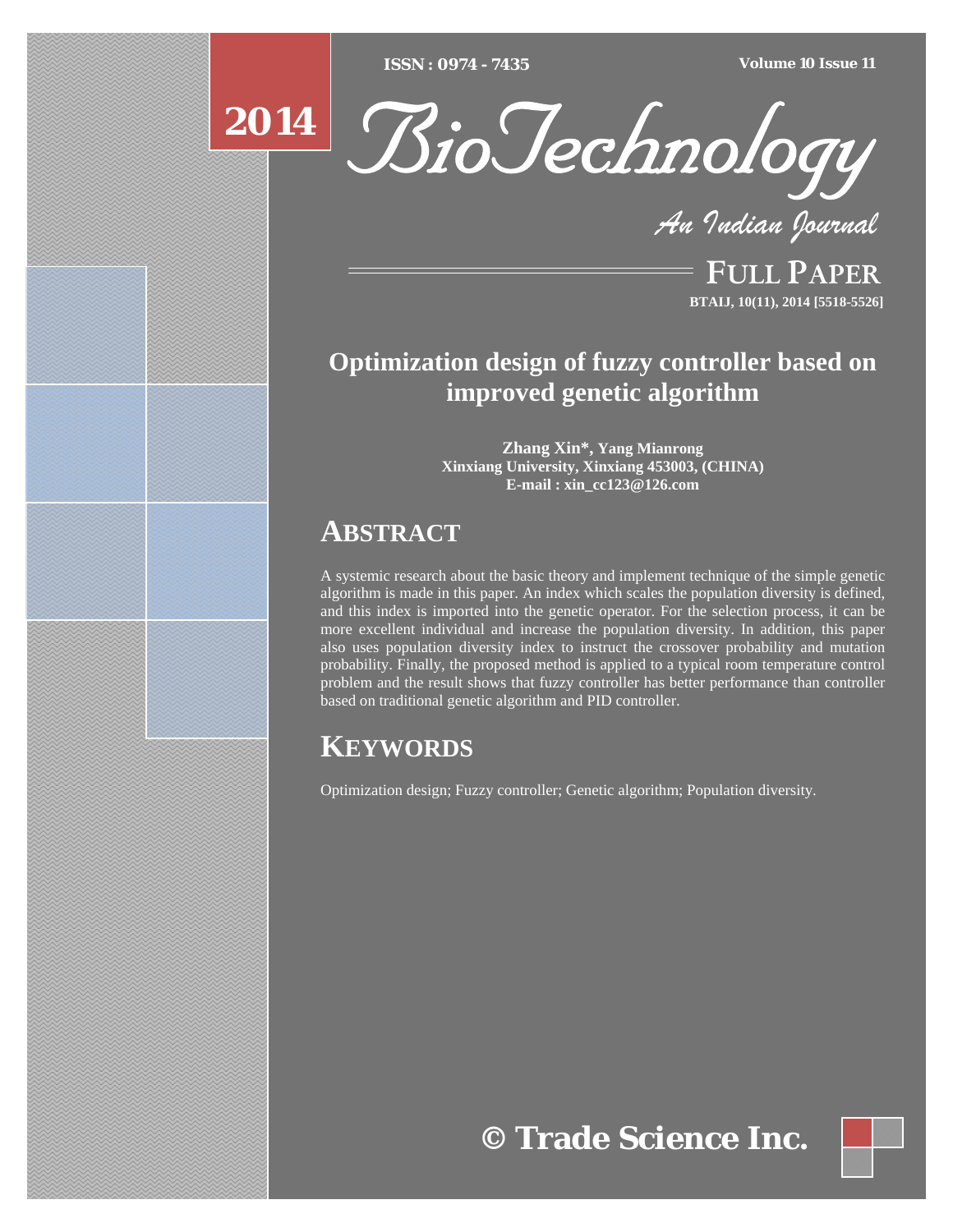### **INTRODUCTION**

 The genetic algorithm (GA) is a kind of overall search algorithm, it can be used as an efficient stochastic optimization tools to analog nature<sup>[1,2]</sup>. It is not necessary to know the internal mechanism, just only driven by the fitness function and also easy to combine with other technologies<sup>[3]</sup>. So it is usually applied in optimal control of the parameters, structure or the environment in the intelligent control system. However, there are some shortages in the simple genetic algorithm**[4,5]**, for example, the probability of premature convergence caused by its lower search efficiency. Considering the disadvantages of simple genetic algorithm, it is of great importance to be improved on GA, subsequently many improved methods are proposed<sup>[6-10]</sup>.

 Fuzzy Control is an important branch of Intelligent Control, and it mainly depends on the human experiences but not the mathematical model of controlled-object<sup>[11,12]</sup>. Thus, Fuzzy controller can fulfill some human's intelligence and is widely used in complex process and object-model control. So, the proper selection of fuzzy logic rules and fuzzy control membership functions, which determines the dynamic and static performance and control effect, are the key to design a fuzzy controller**[13-15]**. But the conventional fuzzy controller design is often based on expert or the vague semantic knowledge or statistical data provided by the actual operators, and then determine the basic fuzzy control rules and membership functions, so there exists subjectivity and randomness. GA is normally used to optimize fuzzy controller parameters, but most of the research, or using GA in previous has mostly focused on optimizing the fuzzy control rules or membership functions on the one hand, artificially cut off the contact between them, or complete to optimize the fuzzy control rules and membership functions simultaneously but with no good coding schemes and effective genetic operator, the result is not too satisfactory<sup>[16-20]</sup>. In order to solve the above problems, this paper proposed a fuzzy system design method that uses an improved genetic algorithm based on real coding to optimize membership functions and the fuzzy control rules simultaneously at the same time.

 In the next section, we introduce principle of genetic algorithm. In Section 3 we introduce genetic operation based on population diversity, adaptive crossover and mutation and give the improved genetic algorithm. In Section 4, we do empirical research based on improved genetic algorithm. In Section 5 we conclude the paper and give some remarks.

# **PRINCIPLE OF GENETIC ALGORITHM**

Individual encoding of generic algorithm is  $X=[x_1, x_2, x_3, x_4, x_5]^T$  and the process of Generic Algorithm is as follows.

Step1.Random initialization of the population.  $P(0) = \{X(1), X(2), ..., X(N)\}\,$ , *N* is the number of population and *d* is the corresponding generation of the population.

Step2.Calculate fitness  $f(X(g))$  of  $P(d)$  and using the select operator produces parent groups  $P_r(d)$ .

Step3.Child group  $P(d+1)$  is produced after crossover and mutation. In adaptive generic algorithm, crossover probability and mutation probability is shown in formula 1 and formula 2.

$$
P_c = \{ \begin{matrix} P_{c1} - \frac{(P_{c1} - P_{c2})(f_m - f_a)}{f_{\text{max}} - f_a}, f > f_a \\ P_{c1} & f < f_a \end{matrix} \} \tag{1}
$$

$$
P_m = \begin{cases} P_{m1} - \frac{(P_{m1} - P_{m2})(f_l - f_a)}{f_{\text{max}} - f_a}, f > f_a \\ P_{m1} & f < f_a \end{cases} \tag{2}
$$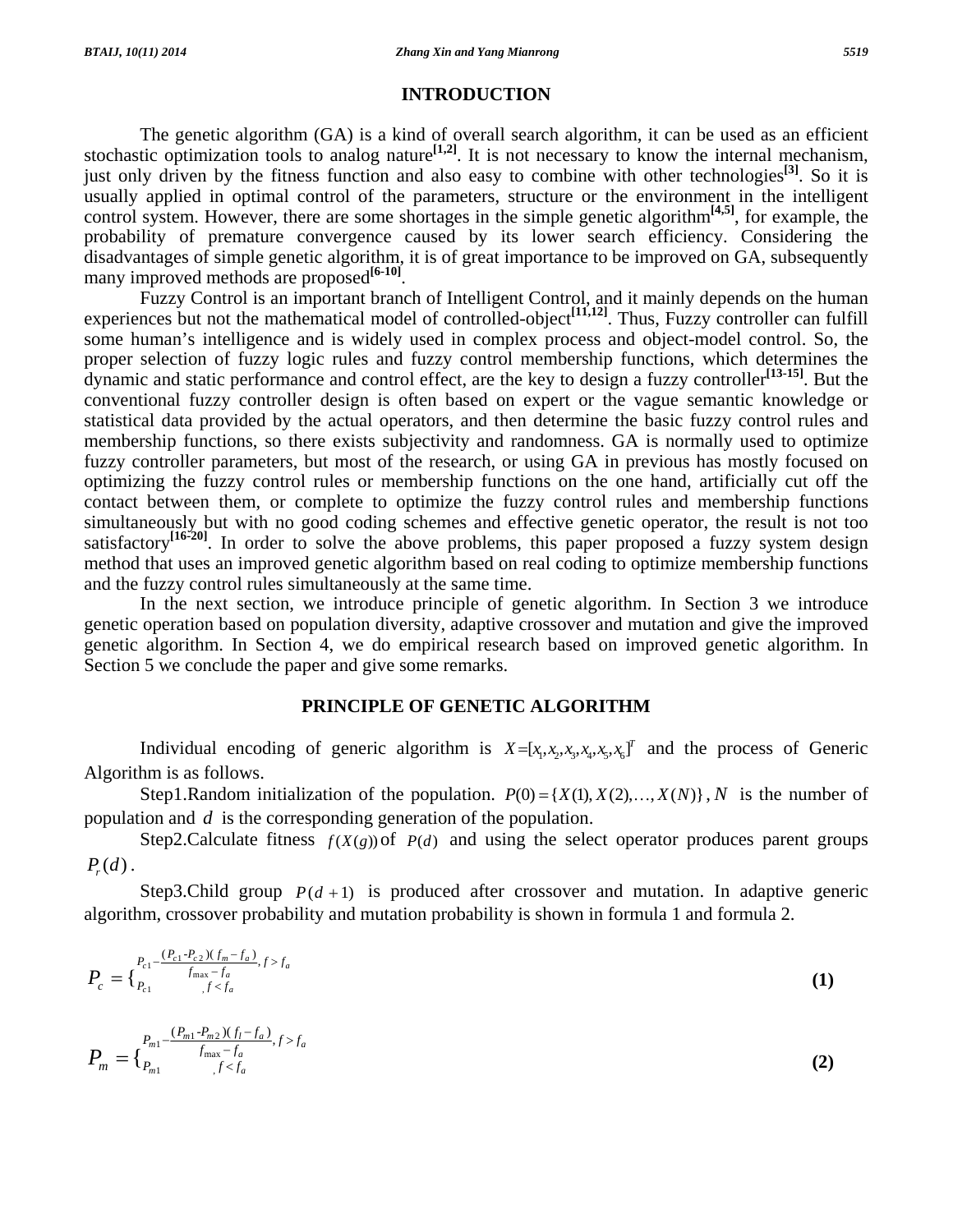$f_a$  is average fitness of each population,  $f_{\text{max}}$  is the maximum fitness of the population,  $f_m$  is the bigger fitness of the two crossover individuals.  $f_i$  is the fitness value of crossover or mutation, and  $P_{c1}, P_{c2}, P_{m1}, P_{m2}$  are chosen properly.

Step4.  $d+1$ , and judges whether meet the termination condition. If it does not meet the condition, turn to step 2 to continue.

#### **AN IMPROVED GENETIC ALGORITHM**

#### **Genetic operation based on population diversity**

The process of selection algorithm is as follows.

Step1. Calculate the fitness value of the initial population.

 Step2. Choose m number of individuals using classical roulette method and m is an even number.

 Step3. The selected individuals are ordered according to the size of the fitness value and it is labeled as  $x_1^1, x_1^2, \dots, x_n^m$ , where  $x_1^i = \{x_1^{i(1)}, x_1^{i(2)}, \dots, x_1^{i(n)}\}$ ,  $i = 1, 2, \dots, m$  and *m* is the size of population.

Step4.  $m/2$  number of individuals with the highest fitness value are copied to the next generation to form the new population.

Step5. Firstly takes out  $x_1^1$  with the highest fitness value and then produces k number of individuals randomly. Calculates  $f_i$  and  $dist(x_1^1, x_1^j)$ ,  $j = 1, 2, \dots, k$ . Then we obtain formula 3.

$$
\max F(j) = f_j + dist(x_1^1, x_1^j) \tag{3}
$$

*j* is the new chosen individual and the obtained new individual is  $x_1^{\perp}$ .  $dist(x_1^{\perp}, x_1^{\perp})$  is calculated by formula 4.

$$
dist(x_1^1, x_1^j) = \sqrt{\sum_{l=1}^n (x_1^{l(l)} - x_1^{j(l)})^2}, j = 1, 2, \cdots, k
$$
 (4)

Step6. Take out  $x_1^2$  with the second highest fitness value. Do as it is shown in step 5 and produce k number of individuals randomly. Calculate max  $F(j)$  according to formula 5 and the obtained new individual is  $x_1^2$ .

$$
\max F(j) = f_j + dist(x_1^2, x_1^j) \tag{5}
$$

Step7. At last, we obtain the new population  $x_1^1, x_1^2, \dots, x_1^2, x_1^1, x_1^2, \dots, x_1^2$ *m m*  $x_1^1, x_1^2, \dots, x_1^2, x_1^1, x_1^2, \dots, x_1^2$  with *m* number of new individuals and the next stage is crossover and mutation.

#### **Adaptive crossover and mutation**

We use population diversity index  $\phi$  to guide the dynamic change of  $p_c$  and  $p_m$ . The improved crossover probability and mutation probability is shown in formula 6 and formula 7.  $\phi$  is calculated by formula 8, where  $V_t$  is calculated by formula 9.  $dist(x_p^i, \overline{x_p})$  represents the distance between individual  $x_p^i$  of the p-th population and average individual of the p-th population, which is calculated by formula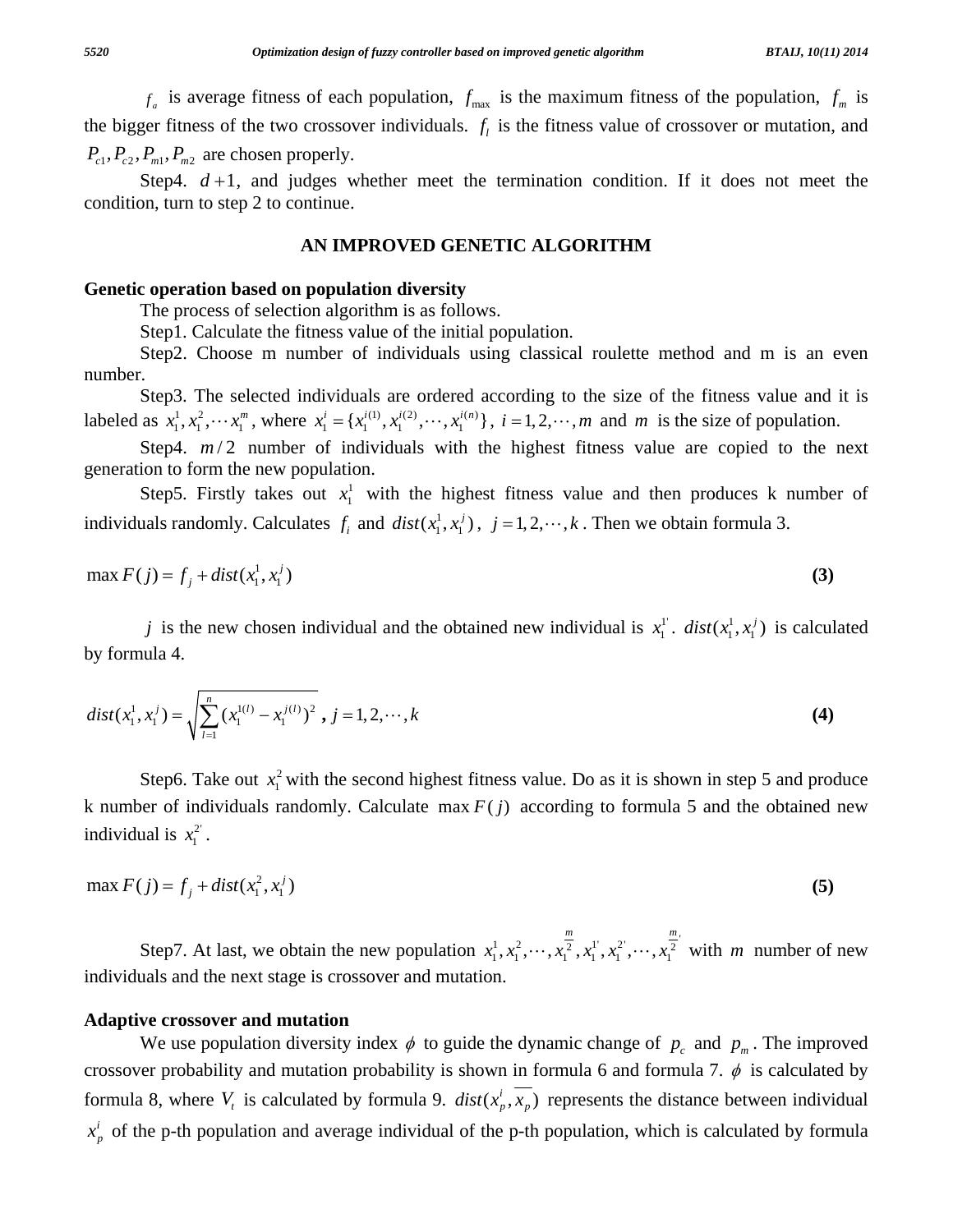10. Average individual of the p-th population is  $\overline{x}_p = \{x_p^{(1)}, x_p^{(2)}, \dots, x_p^{(n)}\}$ .  $x_p^{(l)}$  is calculated by formula 11. Individual  $x_p^i$  of the p-th population is composed of n number of genes  $x_p^i = \{x_p^{i(1)}, x_p^{i(2)}, \dots, x_p^{i(n)}\}$ ,  $i = 1, 2, \dots, m$  and *m* is the size of the p-th population.

$$
P_c = \{ \sum_{P_{c1}}^{P_{c1} - \frac{(P_{c1} - P_{c2})(f' - f_a)}{f_{\text{max}} - f_a} \cdot \frac{1}{1 + \exp(-k_c \cdot \phi)}, f' > f_a \}
$$
(6)

$$
P_m = \begin{cases} P_{m1} - \frac{(P_{m1} - P_{m2})(f - f_a)}{f_{\max} - f_a} \cdot \frac{1}{1 + \exp(-k_m \cdot \phi)}, f > f_a \\ P_{m1} & f < f_a \end{cases} \tag{7}
$$

$$
\phi = \frac{V_t}{V_{\text{max}}} \tag{8}
$$

$$
V_t = \frac{1}{m} \sum_{i=1}^m \text{dist}(x_p^i, \overline{x_p})
$$
\n(9)

$$
dist(x_p^i, \overline{x_p}) = \sqrt{\sum_{j=1}^n (x_p^{i(j)} - \overline{x_p^{(j)}})^2}
$$
 (10)

$$
\overline{x_p^{(l)}} = \frac{1}{m} \sum_{i=1}^m x_p^{i(l)}
$$
\n(11)

# **The improved genetic algorithm**

Step1. Population initialization and determine control parameter.

 Step2.The individuals are ordered according to the size of fitness value of individual in current population.

Step3. Define population diversity index  $\phi$  and obtain the new population according to the process of 2.2.1.

 Step4.Do the crossover operation according to formula 6. Crossover probability changes adaptively with the fitness value and population diversity index  $\phi$ .

 Step5. Do the mutation operation according to formula 7. Mutation probability changes adaptively with the fitness value and population diversity index  $\phi$ .

 Step6. Determine whether it meets the demands of maximum iteration times and at the same time the optimal individual fitness value is obtained. Otherwise turn to step 2 to continue.

# **FUZZY CONTROLLER BASED ON IMPROVED GENETIC ALGORITHM**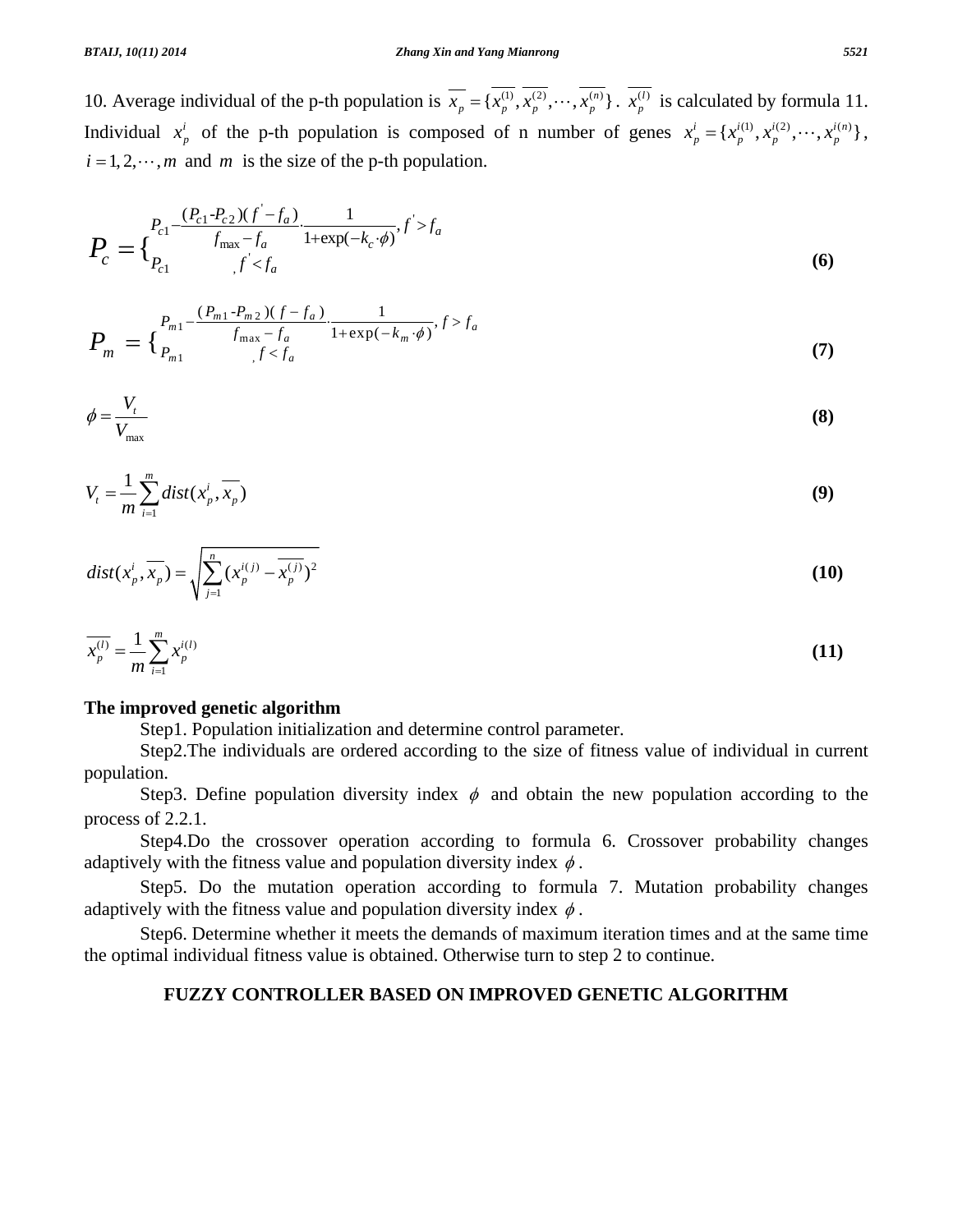

**Figure 1 : The structure diagram of temperature control system** 

 The structure diagram of temperature control system is shown in Figure 1. The two input variables are given temperature *e* and error change *ec* , and the output variable is control variable *u* . Fuzzy domains of the two input variables are  $[-6, 6]$ , and fuzzy domains of the output variable is  $[0, 12]$ . Word set used to describe the three fuzzy variables are  $\{NB, NM, NS, ZE, PS, PM, PB\}$ . This article uses the isosceles triangle membership function as the research object, then vertex coordinate and the bottom width need to be determined. Assuming that the vertex coordinate is invariant, so that only half of triangle bottom width (L) is a parameter to be optimized. Typical membership function, typical membership function of *e* and *ec* , and typical membership function of *u* are respectively shown in Figure 2, Figure 3 and Figure 4.



**Figure 3 : Membership function of** *e* **and** *ec*

 For fuzzy control rule, we adopt real number encoding to constitute a complete chromosome combined with membership function. *NB, NM, NS, ZE, PS, PM*, and *PB* are represented with 1, 2, 3, 4, 5, 6, and 7. Fuzzy rule form expressed by language variable value is shown in TABLE 1 and fuzzy rule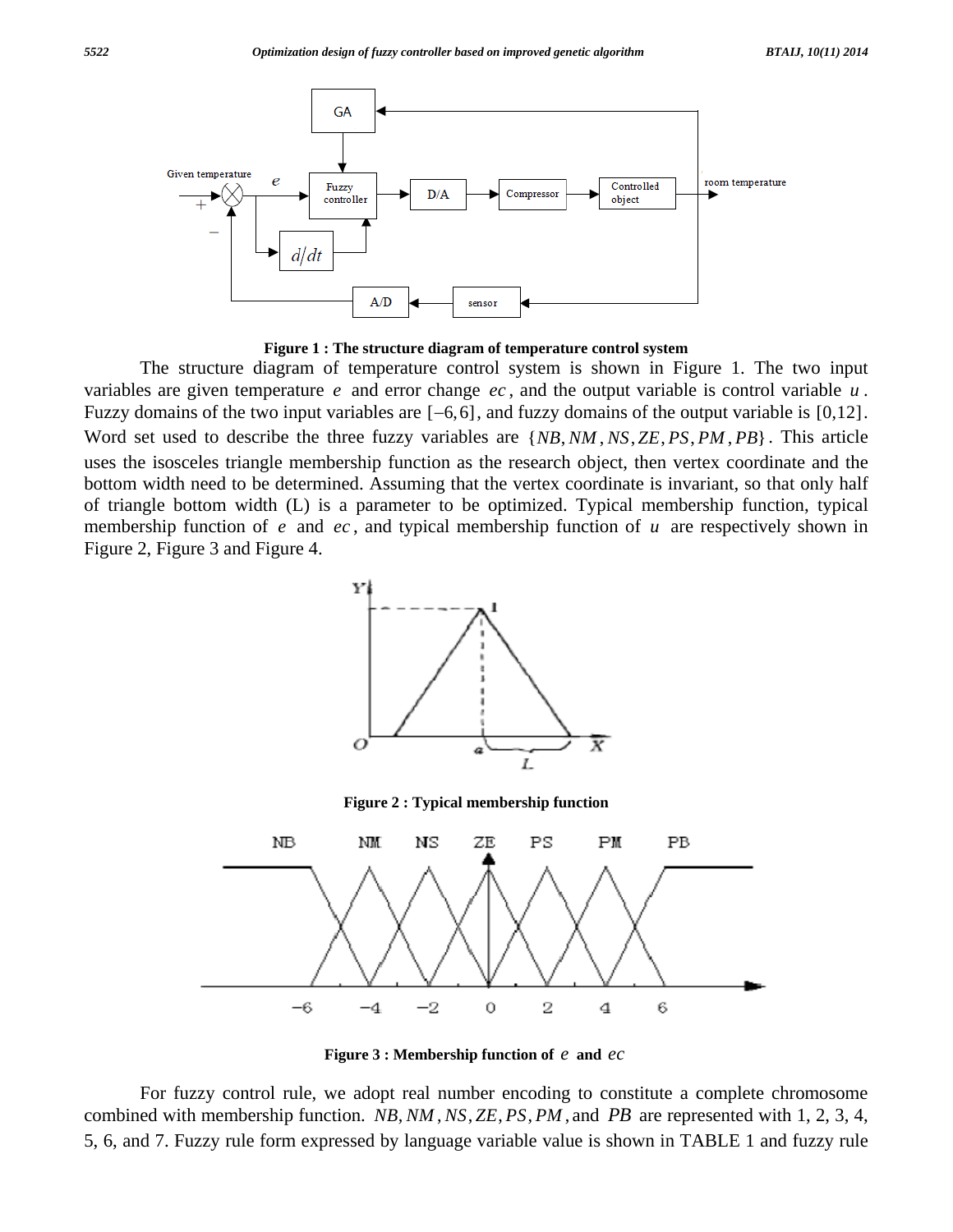form expressed by numerical is shown in TABLE 2. Diagram of chromosome coding is shown in figure 5.



**Figure 4 : Membership function of** *u* **TABLE 1 : Fuzzy rule form expressed by language variable value** 

| u |     | ec           |       |       |          |     |     |    |
|---|-----|--------------|-------|-------|----------|-----|-----|----|
|   |     | $N$ $\bm{B}$ | NM    |       | NS ZE PS |     | PM  | PB |
| e | NR  | PB           | PB    |       | PM PM PS |     | PS  | ZE |
|   | NM  | PR           | PM    | PM PS |          | PS. | ΖE  | NS |
|   | NS. | PM           | PM PS |       | PS       | ΖE  | NS  | NS |
|   | ZE. | PM           | PS    | PS    | 7F.      | NS. | NS. | NM |
|   | PS  | PS           | PS    | ΖE    | NS.      | NS. | NM  | NM |
|   | PM  | PS           | ΖE    | NS    | NS.      | NM  | NМ  | NB |
|   | PB  | ΖE           | NS    | NS    | NM       | NМ  | NB  | NB |

**TABLE 2 : Fuzzy rule form expressed by numerical** 

|            |    | ec |    |    |                |                             |           |           |
|------------|----|----|----|----|----------------|-----------------------------|-----------|-----------|
|            | u  | NB | NM | NS | ZE             | PS                          | <b>PM</b> | <b>PB</b> |
|            | NB | 7  | 7  | 6  | 6              | 5                           | 5         | 4         |
| $\epsilon$ | NM | 7  | 6  | 6  | 5              | 5                           | 4         | 3         |
|            | NS | 6  | 6  | 5  | 5              | 4                           | 3         | 3         |
|            | ΖE | 6  | 5  | 5  | 4              | 3                           | 2         | 2         |
|            | PS | 5  | 5  | 4  | 3              | 3                           | 2         | 2         |
|            | PM | 5  | 4  | 3  | 3              | 2                           | 2         | 1         |
|            | PВ | 4  | 3  | 3  | $\mathfrak{D}$ | $\mathcal{D}_{\mathcal{L}}$ |           |           |



Membership function encoding

fuzzy control rule encoding

**Figure 5 : Diagram of chromosome coding** 

 The fitness function is determined according to formula 12. In order to be implemented conveniently by computer, formula 13 is established.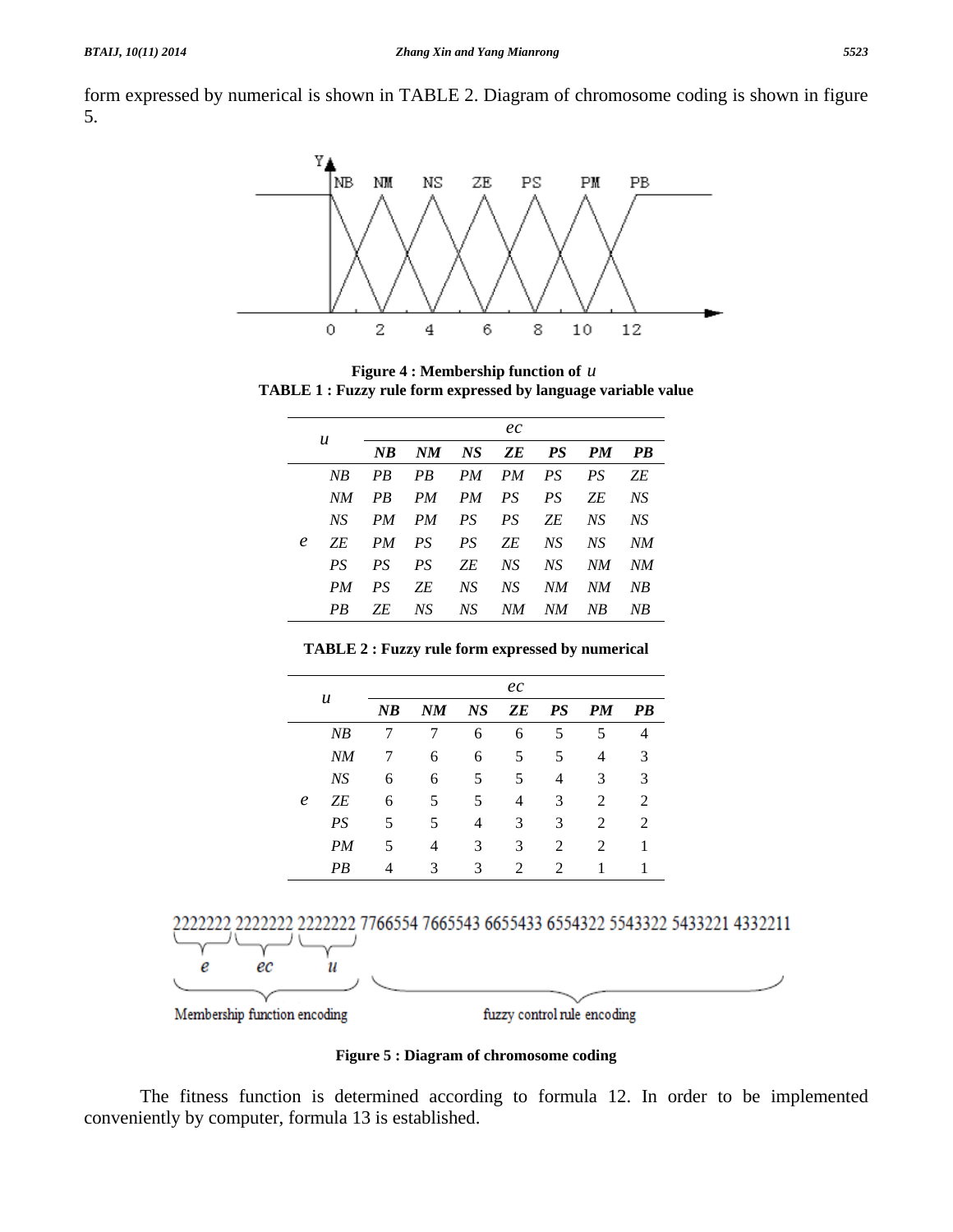$$
f(t) = \frac{1}{1 + CJ(t)} \cdot 10^4
$$
 (12)

$$
\Delta J = J(t + \Delta T) - J(t) = \int_{0}^{t + \Delta T} \tau \left| e(\tau) \right| d\tau - \int_{0}^{t} \tau \left| e(\tau) \right| d\tau \tag{13}
$$

 Selection operation is done according to the process of chapter 2. Then it turns to the stage of crossover and mutation. The random cross point is *c* , and parent individuals taking part in crossover are  $x_t^1 = \{x_t^{1(1)}, x_t^{1(2)}, \dots, x_t^{1(c)}, \dots, x_t^{1(n)}\}, x_t^2 = \{x_t^{2(1)}, x_t^{2(2)}, \dots, x_t^{2(c)}, \dots, x_t^{2(n)}\}.$  Calculate the new gene at cross point, and  $x_t^{1(c)} = \alpha x_t^{1(c)} + (1 - \alpha)x_t^{2(c)}$ ,  $x_t^{2(c)} = \alpha x_t^{2(c)} + (1 - \alpha)x_t^{1(c)}$  are obtained where  $\alpha = m \cdot \lambda^{\phi^{\beta}}$ . The left 49 bit codes are rounded using *round* () function through formula 14.

$$
x_t^{1(j)} = round[\alpha x_t^{1(j)} + (1 - \alpha)x_t^{2(j)}]
$$
  

$$
x_t^{2(j)} = round[\alpha x_t^{2(j)} + (1 - \alpha)x_t^{1(j)}], j \in [21, 70]
$$
 (14)

Supposing  $x = \{x_1, x_2, \dots, x_k, \dots, x_n\}$  is parent population and the mutation result is  $x' = \{x_1, x_2, \dotsm x_k, \dotsm, x_n\}$ . The forward 21 bits carry out mutation operation according to formula 15.

$$
x_k = \begin{cases} x_k + \Delta(\phi, y) & random(0, 1) = 0 \\ x_k - \Delta(\phi, y) & random(0, 1) = 1 \end{cases}
$$
 (15)

 $\Delta(\phi, y) = y \cdot (1 - r^{\phi b})$  and *b* is 2 usually, *r* is a random number belonging to (0,1). The left 49 bits carry out mutation operation when  $|x_k - x_k| < 2$ , otherwise mutation does not occurs. In addition, mutation operator need to be coped with using formula 16 so that the result is integer ranging form 1 to 7, where  $D = round(D_{\text{max}} \cdot \phi^b)$ ,  $D_{\text{max}} = 7$ , *b* belongs to 2~5, and  $rnd(D)$  is the result of integer number after modulus operation. The size of population is  $m = 100$ .  $k_c = 2.0$ ,  $p_{c1} = 0.9$ ,  $p_{c2} = 0.6$ .

$$
x_k = [x_k + rnd(D)]\%7
$$
 (16)

 $k_m = 2.0$ ,  $p_{m1} = 0.1$ ,  $p_{m2} = 0.001$ ,  $T = 60$ . The population constraints of genetic algorithm are as follows.

*If e*ε *NB and ec*ε *NB then u* ε *PB* 

*If e*ε*ZE and ec*ε*ZE then u*ε*ZE* 

## *If e*ε *PB and ec*ε *PB then u* ε *NB*

 Room temperature control model can approximate to a second-order system with pure delay link, and mathematical model is  $G(s) = \frac{K}{(1 + TS)} e^{-rs}$  $=\frac{R}{(1+TS)}e^{-rs}$ , where  $T = 470s$  is inertia time constant and  $\tau = 20s$  is pure delay time constant.  $K = 12$  is gain coefficient,  $T_0 = 10s$ , and  $N = 100$ . Performance comparison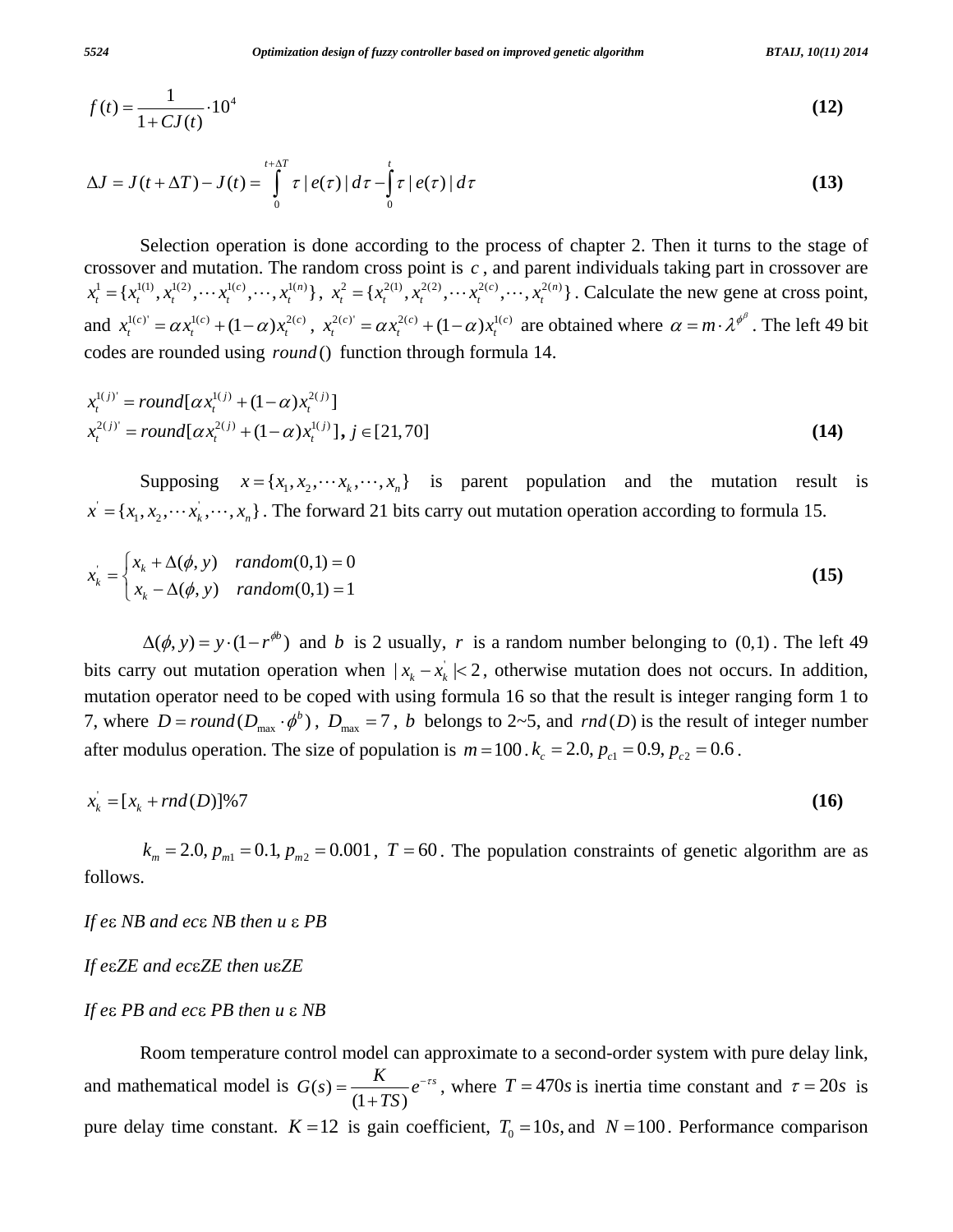for temperature control system using three methods is shown in TABLE 3. The result shows that our improved method has better performance than the other two methods.

|              | Controller type Overshoot amount Adjustment time System error |      |       |
|--------------|---------------------------------------------------------------|------|-------|
| PID          | 18.15                                                         | 1750 | 13.05 |
| Fuzzy        | 15.27                                                         | 1001 | 10.29 |
| $GA + fuzzy$ | 0.19                                                          | 499  | 9.57  |

## **TABLE 3 : Performance comparison for temperature control system**

# **CONCLUSIONS**

 This paper proposes a fuzzy system design method that uses an improved genetic algorithm based on real coding to optimize membership functions and the fuzzy control rules simultaneously at the same time. Finally, the proposed method is applied to a typical industry object and the room temperature control problem and has been shown to be more effective through a comparison with normal fuzzy controller and PID controller. The result of the simulation illustrates that it has good overshoot time, adjustment time and system error.

# **REFERENCES**

- **[1]** Zhou Baiqing; The Study on Real-Time Auto-control based on Hierarchical Genetic Algorithm using Fuzzy Controller, AISS: Advances in Information Sciences and Service Sciences, **5(2)**, 89-98 **(2013)**.
- **[2]** Dongming Tang, Xianliang Lu, Juguang Li; Minimizing Network Coding Resources with Improved Genetic Algorithm, JDCTA: International Journal of Digital Content Technology and its Applications, **7(3)**, 464-471 **(2013)**.
- **[3]** Xiaoqing Ren, Zhenqiang Bao, Cheng Wang, Yu Xu, Xiaohong Huang; A Model for Integration of Collaborative Planning and Fuzzy Scheduling and Its Genetic Algorithm, IJACT: International Journal of Advancements in Computing Technology, **4(14)**, 333-341 **(2012)**.
- **[4]** Yang Yang; A Novel Framework Based on Rough Set, Ant Colony Optimization and Genetic Algorithm for Spam Filtering, IJACT: International Journal of Advancements in Computing Technology, **4(14)**, 516-525 **(2012)**.
- **[5]** Guijun Liu; Research and Simulation on Drug Sale Forecast Method Based on The Improved Genetic Algorithm, JDCTA: International Journal of Digital Content Technology and its Applications, **7(3)**, 357-363 **(2013)**.
- **[6]** Hongyi Zhang, Zhidong Shen, Changsheng Zhang; A Non-Dominated Sorting Genetic Algorithm for The QoS Based Routing and Wavelength Allocation Problem, JCIT: Journal of Convergence Information Technology, **8(3)**, 560-567 **(2013)**.
- **[7]** Shing-Chih Yang, Chan-Shal Lee, Hsuan-Shih Lee; Evaluation of Logistic Flow Service Satisfaction Using The Evolutionary Computation Technique And General Regression Neural Network Technique, IJACT: International Journal of Advancements in Computing Technology, **4(11)**, 326-335 **(2012)**.
- **[8]** Meysam Shahvali Kohshori, Mohammad Saniee Abadeh; A Multi Population Genetic Algorithm Guided with Randomized Iterative Search for University Course Timetabling, AISS: Advances in Information Sciences and Service Sciences, **4(12)**, 275-284 **(2012)**.
- **[9]** Bin Cai, Shilong Wang; Hybrid Genetic Algorithm for Minimizing Total Weighted Tardiness in Job Shop Scheduling Problem, IJACT: International Journal of Advancements in Computing Technology, **4(12)**, 128- 135 **(2012)**.
- **[10]** Liao Hui-fen; The Research on Network Security Detection Based on Improved Genetic Neural Algorithm, AISS: Advances in Information Sciences and Service Sciences, **4(13)**, 69-75 **(2012)**.
- **[11]** Dongjin LIAO; Adaptive Wavelet Fuzzy Control for Mobile Robot Navigation in Dynamic Environment, IJACT: International Journal of Advancements in Computing Technology, **4(14)**, 507-515 **(2012)**.
- **[12]** Songtao Zhang, Xiaowei Zhao; Fuzzy Robust Control for an Uncertain Discrete Switched Closed-loop Supply Chain with Time-delay, IJACT: International Journal of Advancements in Computing Technology, **4(14)**, 92-104 **(2012)**.